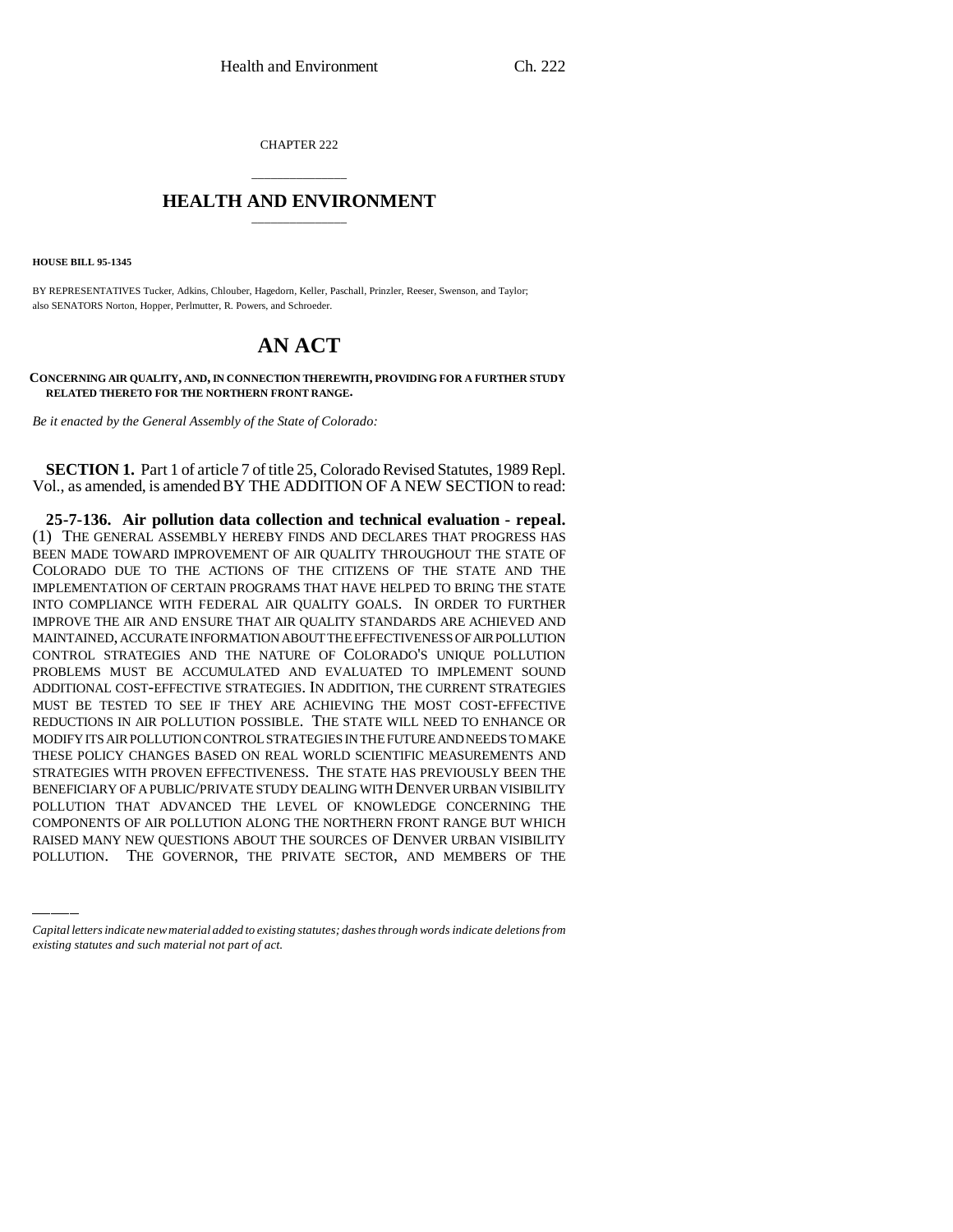## Ch. 222 Health and Environment

REGULATORY COMMUNITY HAVE ACKNOWLEDGED THAT ADDITIONAL ATTRIBUTION STUDIES MUST BE ACCOMPLISHED IN ORDER TO FULLY DETERMINE THE SOURCES OF THE VISIBILITY POLLUTION ALONG THE NORTHERN FRONT RANGE.

(2) THE GENERAL ASSEMBLY, IN COOPERATION WITH THE GOVERNOR AND WITH THE SUPPORT OF THE APPROPRIATE EXECUTIVE BRANCH AGENCIES, SHALL REQUEST THE PARTICIPATION AND FINANCIAL SUPPORT OF THE PRIVATE SECTOR ORGANIZATIONS THAT ARE MOST CLOSELY IDENTIFIED AS PARTICIPATING IN PAST EFFORTS, INCLUDING THE SCENIC DENVER STUDY, TO CONDUCT AN INDEPENDENT, OBJECTIVE, SCIENTIFICALLY PEER-REVIEWED STUDY PURSUANT TO SUBSECTION (3) OF THIS SECTION, INCLUDING NEW DATA-GATHERING EFFORTS DESIGNED TO IDENTIFY AND APPORTION SOURCES OF POLLUTION FOR THE NORTHERN FRONT RANGE THAT CONTRIBUTE TO DENVER URBAN VISIBILITY REDUCTION AND THAT WOULD NEED TO BE SUBJECTED TO CONTROL STRATEGIES TO ATTAIN AND MAINTAIN FEDERAL AMBIENT AIR QUALITY STANDARDS IN THE DENVER URBAN REGION. THE STUDY SHALL BE JOINTLY FUNDED THROUGH DONATIONS FROM PRIVATE SECTOR ORGANIZATIONS AND FROM GOVERNMENT SECTOR AGENCIES, IF AVAILABLE. THE GOVERNOR, THE PRESIDENT OF THE SENATE, AND THE SPEAKER OF THE HOUSE OF REPRESENTATIVES SHALL CONTRACT WITH THE PRESIDENT OF THE COLORADO STATE UNIVERSITY TO REQUEST PROPOSALS FOR AND OVERSEE A STUDY OF AIR QUALITY IN THE NORTHERN FRONT RANGE AREA OF THE STATE IN CONSULTATION WITH THE TECHNICAL ADVISORY PANEL CREATED IN SUB-SUBPARAGRAPH (A) OF SUBPARAGRAPH (I) OF PARAGRAPH (b) OF SUBSECTION (3) OF THIS SECTION. PRIVATE AND PUBLIC MONEYS MAY BE RECEIVED FOR PURPOSES OF THE STUDY CONDUCTED PURSUANT TO THIS SECTION; HOWEVER, THE EXPENDITURE OF SUCH MONEYS IS SUBJECT TO THE PROVISIONS OF THE CONTRACT OVERSEEN BY THE GOVERNOR, PRESIDENT OF THE SENATE, AND SPEAKER OF THE HOUSE OF REPRESENTATIVES. THE PRESIDENT OF THE COLORADO STATE UNIVERSITY SHALL REPORT TO THE GOVERNOR, PRESIDENT OF THE SENATE, AND SPEAKER OF THE HOUSE OF REPRESENTATIVES ON ANY MATTERS RELATED TO THE MANAGEMENT OF THE CONTRACT ENTERED INTO PURSUANT TO THIS SUBSECTION (2).

(3) (a) THE STUDY SHALL BE CONCLUDED WITH A REPORT TO THE GENERAL ASSEMBLY AND THE GOVERNOR WITH SPECIFIC FINDINGS OF FACT AS TO SOURCES OF AIR POLLUTION NO LATER THAN OCTOBER 15, 1996. IF IT IS DETERMINED PURSUANT TO SUBPARAGRAPH (II) OF PARAGRAPH (b) OF THIS SUBSECTION (3) THAT ADEQUATE RESOURCES ARE NOT AVAILABLE TO MEET THE OCTOBER 15, 1996, DEADLINE, THE GOVERNOR, PRESIDENT OF THE SENATE, AND SPEAKER OF THE HOUSE OF REPRESENTATIVES SHALL SET AN ALTERNATIVE DATE FOR SUBMITTAL OF SUCH STUDY WITH A PUBLICATION DATE NO LATER THAN JANUARY 1, 1997. THE STUDY SHALL BE CONDUCTED BY A VENDOR SELECTED FROM QUALIFIED BIDDERS TO ENSURE AN INDEPENDENT AND OBJECTIVE STUDY THAT PROVIDES FOR PEER REVIEW BY A PANEL OF SCIENTISTS WITH APPROPRIATE EXPERTISE. THE STUDY SHALL INCLUDE, BUT NOT BE LIMITED TO:

(I) DETERMINING THE SOURCES OF THE AIR POLLUTION IN THE DENVER URBAN REGION AREA, INCLUDING SULFATE, NITRATE, AND OTHER PARTICLES, SULFUR DIOXIDE, CARBON MONOXIDE, NITROGEN OXIDE GASES, AMMONIA, AND VOLATILE ORGANIC COMPOUNDS;

(II) COLLECTING DISCRETE DATA NECESSARY TO SUPPORT DECISION-MAKING CONCERNING THE TECHNICAL FEASIBILITY OF ACHIEVING THE STATE VISIBILITY GOALS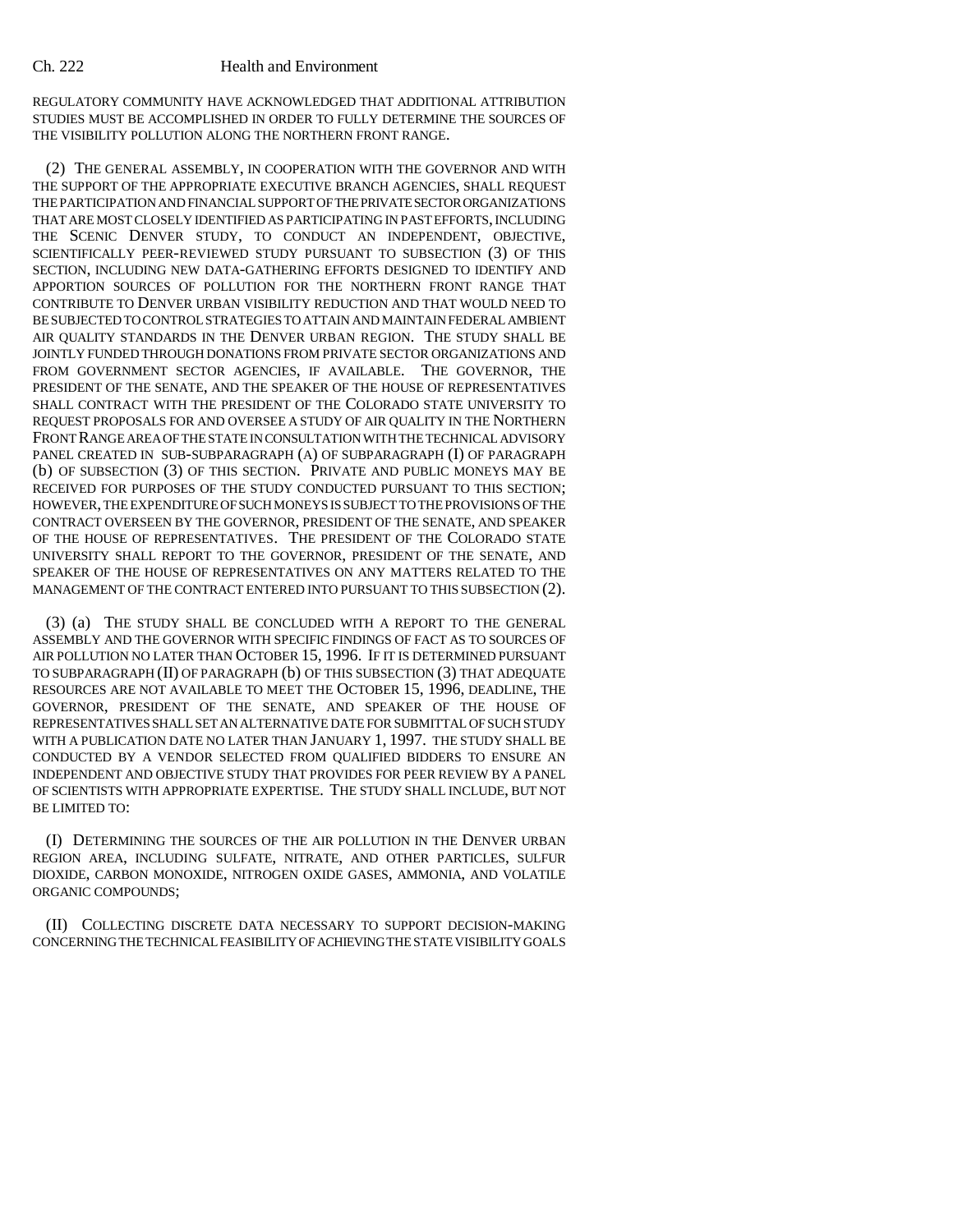ESTABLISHED PURSUANT TO SECTION 25-7-106.1 AND IN THE DEVELOPMENT OF STATE IMPLEMENTATION PLAN PROVISIONS FOR THE ATTAINMENT AND MAINTENANCE OF FEDERAL AMBIENT AIR QUALITY STANDARDS FOR THE DENVER URBAN REGION;

(III) IDENTIFYING THE FRACTION OF THE PARTICULATE MATTER WITH AN AERODYNAMIC DIAMETER LESS THAN OR EQUAL TO A NOMINAL TEN MICROMETERS ("PM-10") WHICH IS REPRESENTED BY PARTICULATE MATTER WITH AN AERODYNAMIC DIAMETER LESS THAN OR EQUAL TO A NOMINAL TWO-AND-ONE-HALF MICROMETERS ("PM-2.5");

(IV) DETERMINING WHAT PORTION OF THE PM-2.5 FRACTION IS ATTRIBUTABLE TO VARIOUS SOURCES AND SOURCE CATEGORIES;

(V) MEASURING THE STATIONARY AND MOBILE SOURCE CONTRIBUTIONS TO CARBON MONOXIDE POLLUTION TO DETERMINE WHETHER ANY DISTINCTION MAY BE MADE AMONG DIFFERENT SOURCES OF POLLUTION. SUCH MEASUREMENT SHALL INCLUDE THE ANALYSIS OF EXISTING DATA AND INFORMATION.

(VI) IDENTIFYING, TO THE EXTENT POSSIBLE AND FEASIBLE, THE SOURCES OF THE PRECURSORS OF PARTICULATE MATTER POLLUTION, INCLUDING AMMONIA SOURCES; AND

(VII) GATHERING AMBIENT AIR SAMPLES FROM LOCATIONS THROUGHOUT THE SIX-COUNTY DENVER METROPOLITAN PLANNING REGION TO DOCUMENT SUB-REGIONAL AIR POLLUTION EXPOSURE LEVELS.

(b) (I) (A) FOR PURPOSES OF PROVIDING TECHNICAL ADVICE ON THE PARAMETERS OF THE STUDY CONDUCTED PURSUANT TO PARAGRAPH (a) OF THIS SUBSECTION (3), AND CONTINUING GUIDANCE RELATED THERETO THERE IS HEREBY CREATED THE AIR QUALITY STUDY TECHNICAL ADVISORY PANEL. THE PANEL SHALL CONSIST OF EIGHT MEMBERS. SIX MEMBERS SHALL BE APPOINTED BY AND SHALL SERVE AT THE PLEASURE OF THE GOVERNOR. OF THE MEMBERS APPOINTED BY THE GOVERNOR, THREE MEMBERS SHALL BE FROM INDUSTRY GROUPS SIGNIFICANTLY AFFECTED BY AIR POLLUTION CONTROL STRATEGIES REQUIRED ALONG THE FRONT RANGE AREA, ONE MEMBER SHALL REPRESENT THE DEPARTMENT OF PUBLIC HEALTH AND ENVIRONMENT, ONE MEMBER SHALL REPRESENT THE REGIONAL AIR QUALITY COUNCIL, AND ONE MEMBER SHALL REPRESENT RECOGNIZED ENVIRONMENTAL GROUPS. OF THE REMAINING TWO MEMBERS, ONE MEMBER OF THE PANEL SHALL BE A MEMBER OF THE SENATE APPOINTED BY AND SERVING AT THE PLEASURE OF THE PRESIDENT OF THE SENATE AND ONE MEMBER OF THE PANEL SHALL BE A MEMBER OF THE HOUSE OF REPRESENTATIVES APPOINTED BY AND SERVING AT THE PLEASURE OF THE SPEAKER OF THE HOUSE OF THE REPRESENTATIVES.

(B) IN ADDITION TO THE AIR QUALITY STUDY TECHNICAL ADVISORY PANEL, IT IS THE INTENT OF THE GENERAL ASSEMBLY THAT THE WIDEST POSSIBLE TECHNICAL SUPPORT BE GIVEN TO THE STUDY. THEREFORE, THERE IS HEREBY CREATED A QUALITY CONTROL COMMITTEE TO BE COMPOSED OF PERSONS REPRESENTING THOSE THAT CONTRIBUTE TIME, EXPERTISE, OR FUNDS TO THE SUPPORT OF THE STUDY. SUCH PERSONS SHALL SERVE IN AN ADVISORY CAPACITY AND GIVE TECHNICAL SUPPORT AND EXPERTISE TO THE TECHNICAL ADVISORY PANEL. THE TECHNICAL ADVISORY PANEL SHALL REGULARLY COMMUNICATE WITH THE QUALITY CONTROL COMMITTEE